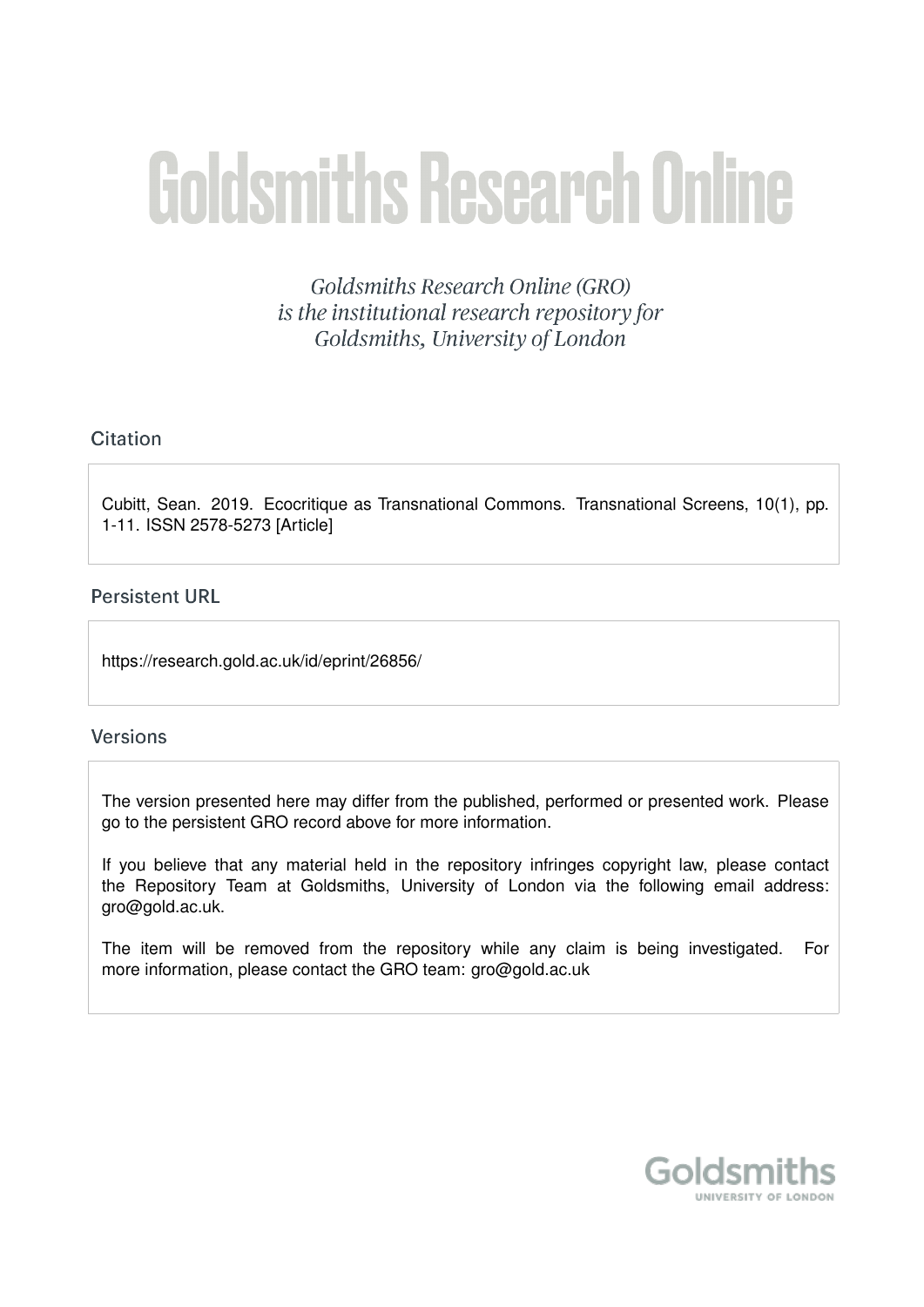Ecocritique as Transnational Commons Sean Cubitt

ABSTRACT: The term 'transnational' can be read in two simultaneous dimensions: as ontological description of a primordially queer birthing (*trans + natio*) and as a trajectory of practice engaging with the historical actuality of borders. Ecocritique is centrally transnational in both senses, and ecomedia are privileged vehicles for conflictual practices of friction and suture acting along the line of alienation dividing and binding the two dimensions. This is a fundamental fracture between those who govern – some but only some humans – and those who in varying degrees or absolutely are ruled with limited access or none to the work of ruling. The paper proposes an ecocritical aesthetic politics operating through mediation and communication to produce a commons engaging excluded ecologies and technologies in the co-production of a new political space.

KEYWORDS: ecocritique, ecomedia, transnation, governance, exclusion, commons, mediation, communication

## CONTRIBUTOR:

**Sean Cubitt** is Professor of Film and Television at Goldsmiths, University of London and Honorary Professorial Fellow of the University of Melbourne. His publications include *The Cinema Effect* (MIT 2004), *EcoMedia* (Rodopi, 2005), *The Practice of Light* (MIT 2014), *Finite Media: Environmental Implications of Digital Technologies* (Duke University Press, 2017) and *Anecdotal Evidence: Ecocritique from Hollywood to the Mass Image* (Oxford University Press, 2020). He is a co-editor of *The Ecocinema Reader: Theory and Practice*, (Routledge/American Film Institute, 2012) and *Ecomedia: Key Issues* (London: Earthscan/Routledge, 2015). Series editor for Leonardo Books at MIT Press, his research focuses on the history and philosophy of media, political aesthetics, media art history and ecocriticism.

Department of Media, Communications and Cultural Studies Goldsmiths, University of London New Cross London SE14 6NW England

Email s.cubitt@gold.ac.uk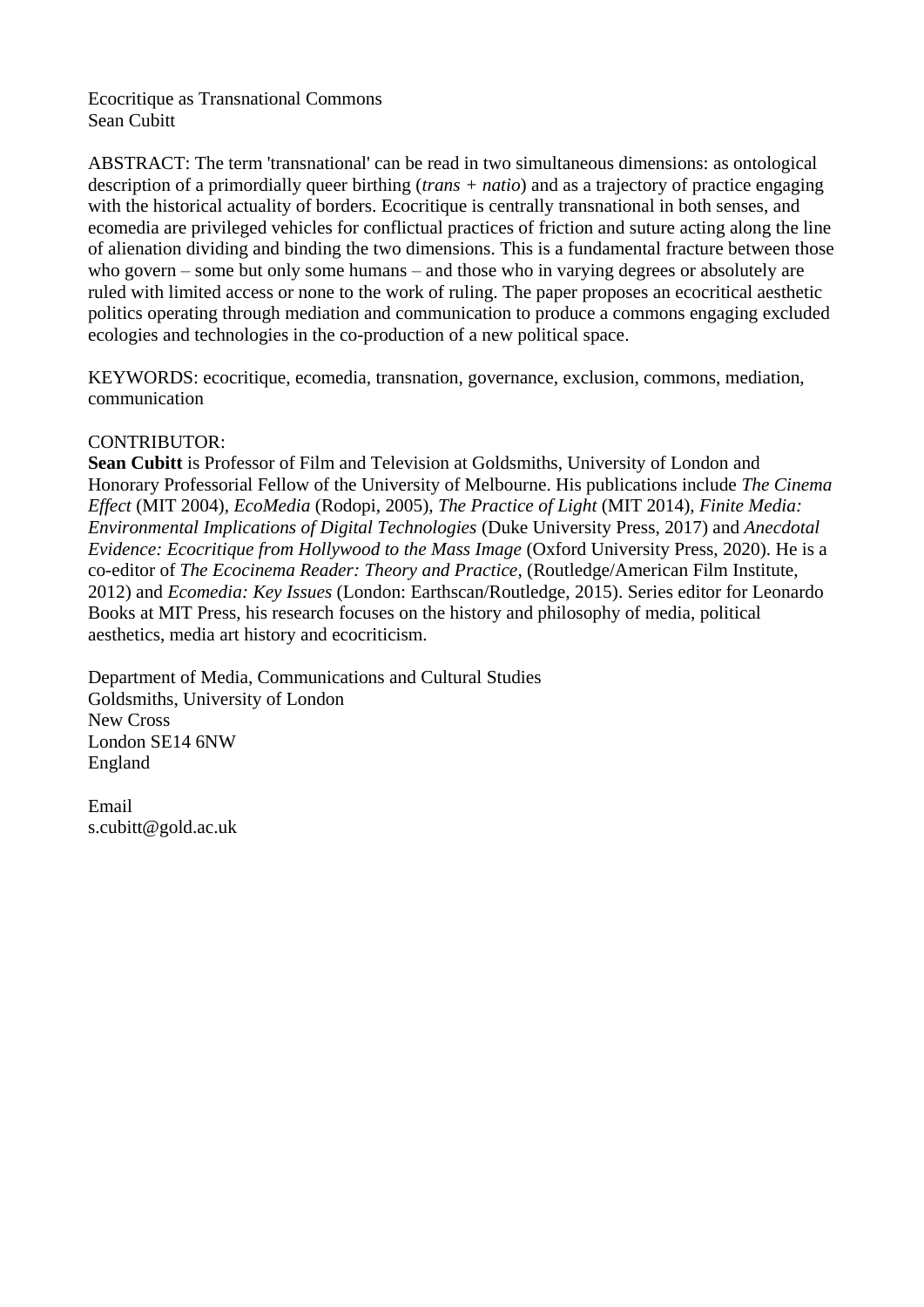## *Projection and its governance*

Perhaps the mid-1980s were the last decade of the old-school projectionist, still working on changeovers between two projectors before the advent of cakestands (large flat spooloing systems that got rid of the need for twin projectors) and clockwork and early electronic controls for multiscreen projection rooms. There are still perfectionists in the trade, and work to do in the projection booth. The old-school projectionist would buy a set of standard steel aperture plates cut to the precise ratio of Academy Standard, 1.66:1 and 1.88:1 Widescreen, Cinemascope and the obscurer variants, but each would be filed out of its mathematical correctness to match the specific rake of the projectors, the angle of incidence of their rays on the screen. No doubt the best still do, but in many cinemas the tabs (the curtains at each side of the screen) often show where excess light from the keystone effect, that makes the slanted image wider at the bottom than the top, bounces back from the fabric, evidence of an off-the-shelf rather than a building-specific plate being used. The goal of cinema projection has always been a standard screening experience – the term 'Academy Standard' is clear on that – but the standard had to be achieved by accommodating local conditions. The standardisation format delivered in DCPs (digital content packages, hard drives preloaded with the film in the correct ratio and illumination) make this kind of local specificity harder and harder to deliver.

In the old days, films from Hong Kong would arrive on ten-minute reels, much smaller than the twenty-minute reels that UK distributors used. These short reels required change-overs between two projectors, and the most professional presentation meant making sure the second machine was ready as the first reached the end of a reel. Projectionists watched for cue-dots, marks in the lower right hand corner of the frame, that told them when to start the motor, light the lamp and swap shutters between two projectors. The ends of reels were always the ones most liable to be damaged, and though there were lengths of black or clear leader to protect them from the worst effects of flapping around the slowing spin of the lower take-up reel, the chance of splashing into the sump where spare oil gathered, or picking up scratches and tears from dust and debris on the projection booth floor meant that, as the print aged, leaders got shorter, and the risk of damage to the image frames became greater, so that cue dots, in very old prints, had to be re-marked on new frames. Each print gradually acquired a host of such marks of wear, and each became a unique artefact (Fossati 2009, Usai 2000). We believe that this is no longer the case with DCPs. Bitrot, the phenomenon of degeneration in digital files, however, proves us wrong. Celluloid safety film is still the archival medium of choice, and magnetic and optical media notoriously unstable; but archivists know that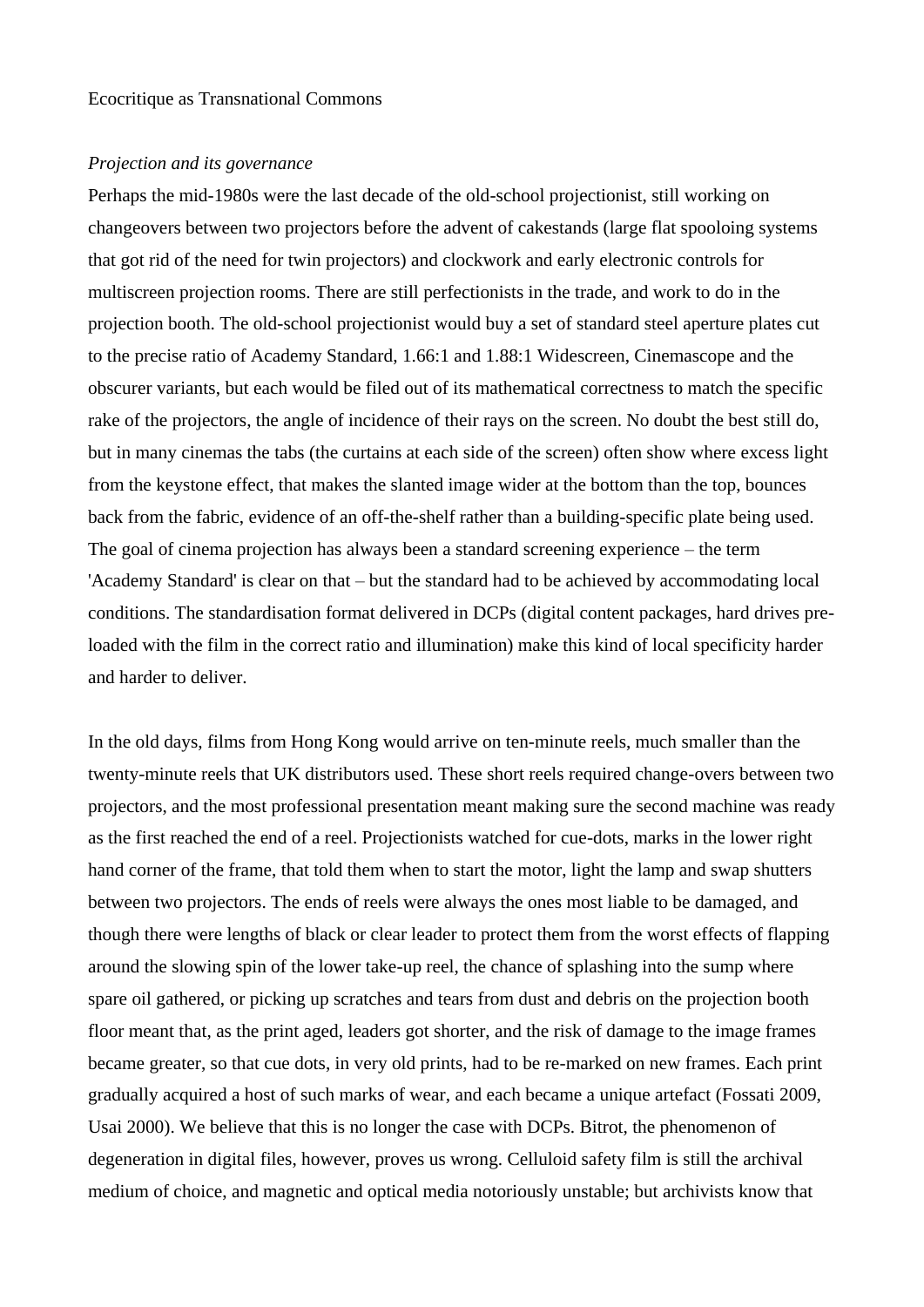there is no such thing as an identical copy even of celluloid. Each film has its own biography etched on its scratched emulsion. Each projector has its own idiosyncratically worn cogs pulling at the perforations. Historically, the local site of projection was a unique place where the final acts regulating films' circulation happened, and left their marks on the films that passed through them. DCPs are intended to be immune to the local. They embody, in far more rigid form, the 1930s' impetus towards a standard product and a standard experience.

Standards are intended to stabilise an industry. Academy Standard came in during the destabilising introduction of sound, which made the previously dominant ratio unavailable because the optical soundtrack needed to fit into the width of the filmstrip. At first individual theatres came up with their own solutions, but between 1930 and 1932, the Society of Motion Picture Engineers and the Academy of Motion Picture Arts and Sciences established a single standard that all studios could use, one that remained stable for twenty years before competition with television encouraged the development of widescreen formats (Huhtamo 2004). Today's instability comes from the multiplicity of screens that films have to be able to fit, from vast outdoor and stadium LED screens to tiny backlit LCD handhelds. As we know from the history of domestic video formats, consumers do not always end up with the best possible delivery system (Lardner 1987). Much the same can be said of the variants on the MPEG standard all but hegemonic in today's market.

The issue I would like to address however is less the quality of end-user experience, and more the issue of governance. There is much to say on the detail of regulation (see for example deNardis 2012). In the discussion of transnational cinema, the issue is first and foremost one of political principle. Engineers take it as given that distribution and exhibition need to be standardised, and that this standardisation requires governance, a word of relatively recent currency denoting regulation effected by corporations, perhaps in consort with or consent from state or inter-state bodies, beside and beyond the role of government, responsible for state regulation of affairs. In the case of industry standards, governance requires the action of inter-corporate organisations like the Academy, the Societry of Motion Picture and Television Engineers (SMPTE) and the Motion Picture Expert Group that gives us the MPEG acronym. Bitter commercial rivals collude to establish the common ground where their competition can be played. Governments, elected or otherwise, academics and consumers rarely intrude into the technical congresses where engineers hammer out standards. If it is the case that media have powers to shape and constrain perception, then the democratic deficit in technical media specification-setting is of considerable significance. It is not only non-expert humans who are uninvited, deemed unconcerned and unaccounted for in such discussions.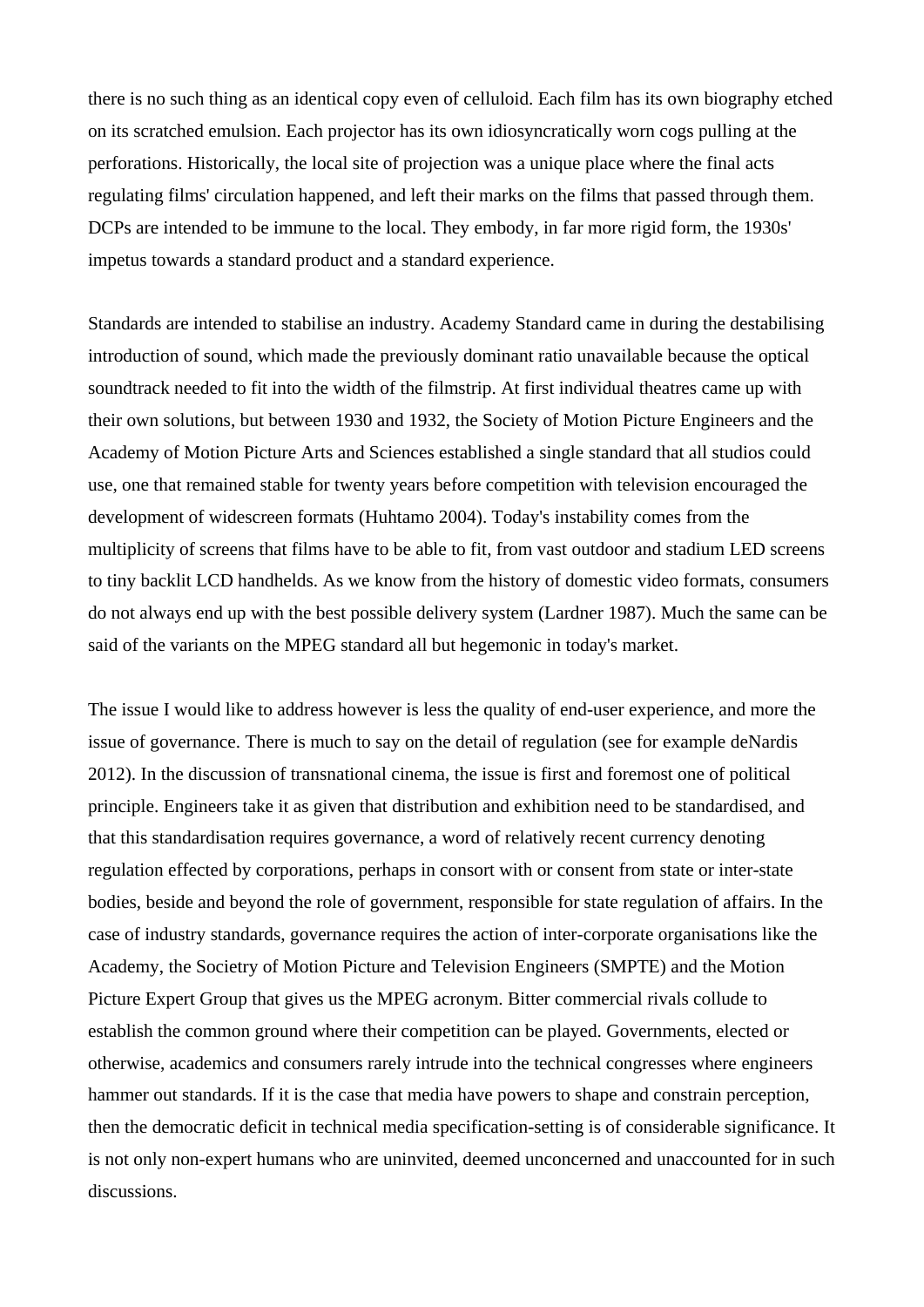### *Stewardship and ecocritique*

Cutting to the chase,– an appropriately cinematic metaphor – only some humans make the decisions, but they are all humans. For all our efforts at ascribing agency to non-human actors, film technologies do not partake in discussions on which formats should become universal. If they did, depending on your persuasion, either there would be no universal standards, or the standards would always be the best available rather than the most profitable. Since neither of these is the case, we can take it that technologies are governed, but do not share in their own governance. The same is true of the raw materials used to make and run them, from metals and oils to hydro and fossil fuel energy. This exclusion is the site ecocritique takes off from.

Early cinema ecocriticism (Ingram 2000, Brereton 2005, Cubitt 2006, Murray and Heumann 2009, 2011) began from films (including animation and TV shows) with more or less manifest ecological motifs. The field expanded with several important anthologies (Rust et al 2012, Gustafsson and Kääpä 2013, von Mossner 2014, Narine 2015, MacKenzie and Stenport 2015, Holm and Taffel 2016) which included a groundswell of work beginning to unpack more complex relations between the physical attributes of audiovisual media and their formal and semantic properties (Maxwell and Miller 2012, Starosielski 2015, Brereton 2016, Starosielski and Walker 2016, Cubitt 2017, Fay 2018, Kaganovsky et al 2019, Vaughan 2019). The development can be seen broadly as a move from explicit to implicit ecological themes and from textual to infrastructural concerns, though neither the explicit nor the textual have been left behind. The importance of ecocritique for *Transnational Screens* is in tracking a theory (and increasingly a history) of moving image media that is properly transnational in the sense that it cannot be thought exclusively locally even though, as I hope to have shown in the nostalgic preamble, the local – and its erasures – remains vital, but precisely because it is where vaster forces, which appear abstract in their global state, are realised.

The Anthropocene is planetary. To call it 'global' aligns it with globalisation, which indeed can be taken as its historical origin (Malm 2016, Moore 2015); calling it 'international' is perhaps less useful, given the failure of nations and international bodies to have as much influence on climate as, for example, the nine companies in the 2018 top ten of the *Fortune* Global 500 whose main business is oil, energy and automotive. The planet names the scale and telos of the challenge. The question, for this journal especially, is whether the transnational is a medium in which either a better analysis of the challenge or a better response to it might become possible. From the Latin roots 'across' or 'beyond' and 'birth', we might re-construct the transnation on the principle that we are all born queer. The thought is a good one insofar as it recalls founding ecofeminist principles,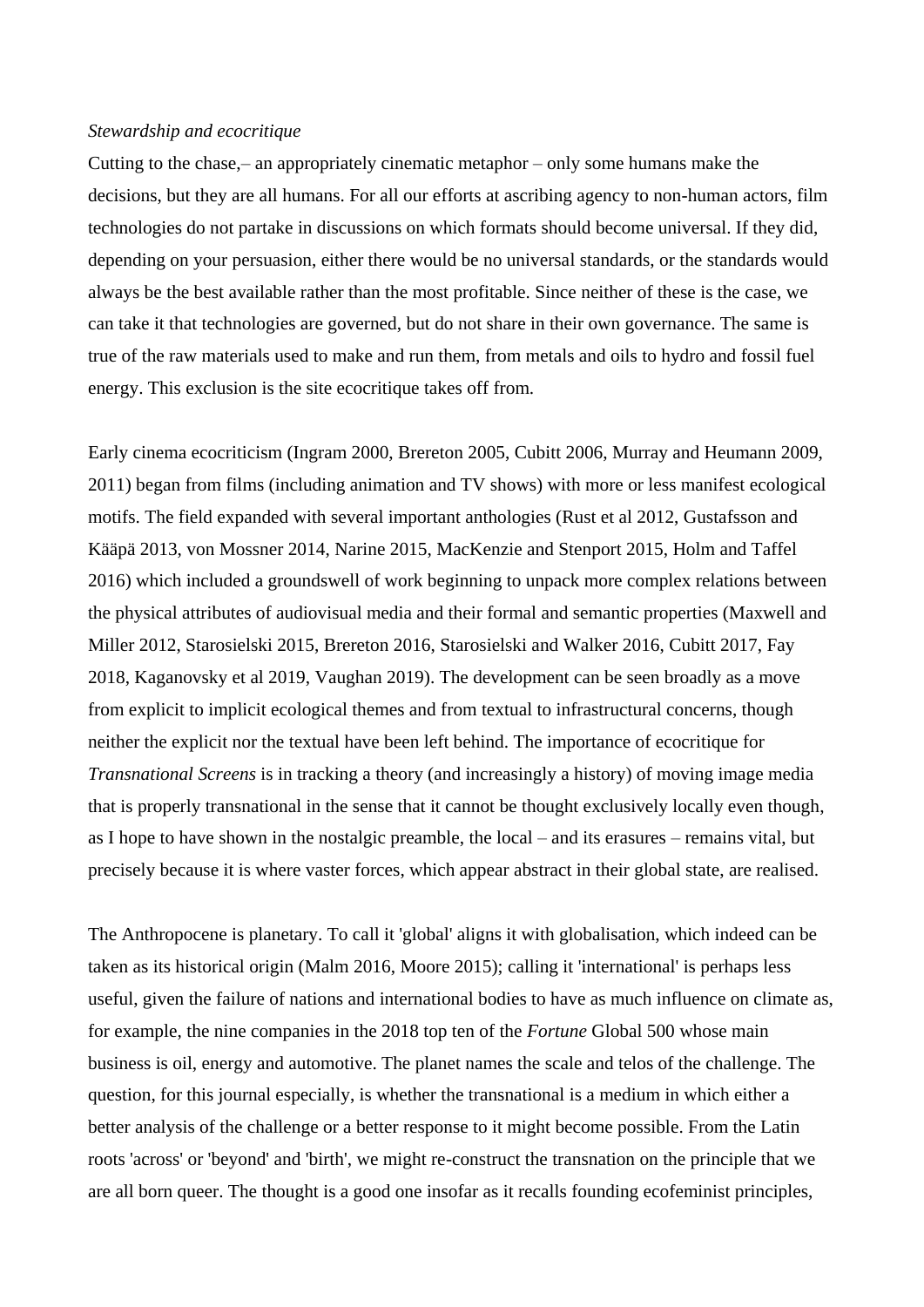notably Val Plumwood's (1993) argument that the governing binaries of male/female, homo/hetero and brown/white can all be derived from the subject/object divide that split human from nature. That leaves us with the hypothesis that the queer transnation describes a primal world prior to that division, or perhaps an ontological description of an immanence which, however, as historical entities, we have no access to. The queer transnation in which humans and their ecologies are indistinguishable is affectively true, but historically, another organisation of life follows birth, even if it is not determined by it. The transnational screen belongs then to both worlds: the affective, immanent, queer, primordial zone we might call *mediation*, where action precedes being and mingling precedes termini; and the organised world of *communication*, where connections of the one and the other replace mutual mediation, the distinctions of one and other establishing the terms of separation, and separation drives the demand for (re)unification, where historical rather than ontological forces operate, and which, crucially for any political aesthetics like ecocritique, creates time as an orientation beyond the ontological flux.

### here

Belonging to two worlds establishes a principle we will need to think through in facing the challenge of governance. In that originary division, the human tears itself away from a world it then grasps as its object (an action re-enacted in 'taking' a photo and 'capturing' data). But that unilateral declaration of independence does not free us from biology or even the powers of the stars that shine on our births. Biology ties us to the planet and the planetary; astral alignment of sunlight, tides and cosmic radiation demonstrate that the planet is not bounded in the way the international or the global are, each tied to circumscribed aspects (political organisation of exclusive groups of humans in the one; organised extraction of wealth from human and natural resources in the other). If indeed ontogeny recapitulates phylogeny, then in birth, at birth, the planetary bios is unbounded, and living is not Being or beings but a practice, and – operating in the double sense of transnational as the traverse between primal transnation and transgression of historical nations' borders – a living cinema is an unbounded practice in a bounded world. Cinema is not environmental, because an environment only environs, only becomes exterior, because it is excluded; nor is it ontological, in Bazin's sense of the word, because it cannot settle for Being, but it is a practice, a temporal art, temporal becoming. And this is the case because a living cinema is a temporal and temporary, constantly reconstructed alliance between three alienated phyla: humans, nature and technology. This is the burthen of the term 'ecomedia'.

Of these three, only humans govern. Ecologies and technologies are governed. In a benevolent frame of mind, when they are not destroying the planet (and denying the planetary), humans offer to be stewards of nature, and sometimes even of technologies. As opposed to environmentalism, which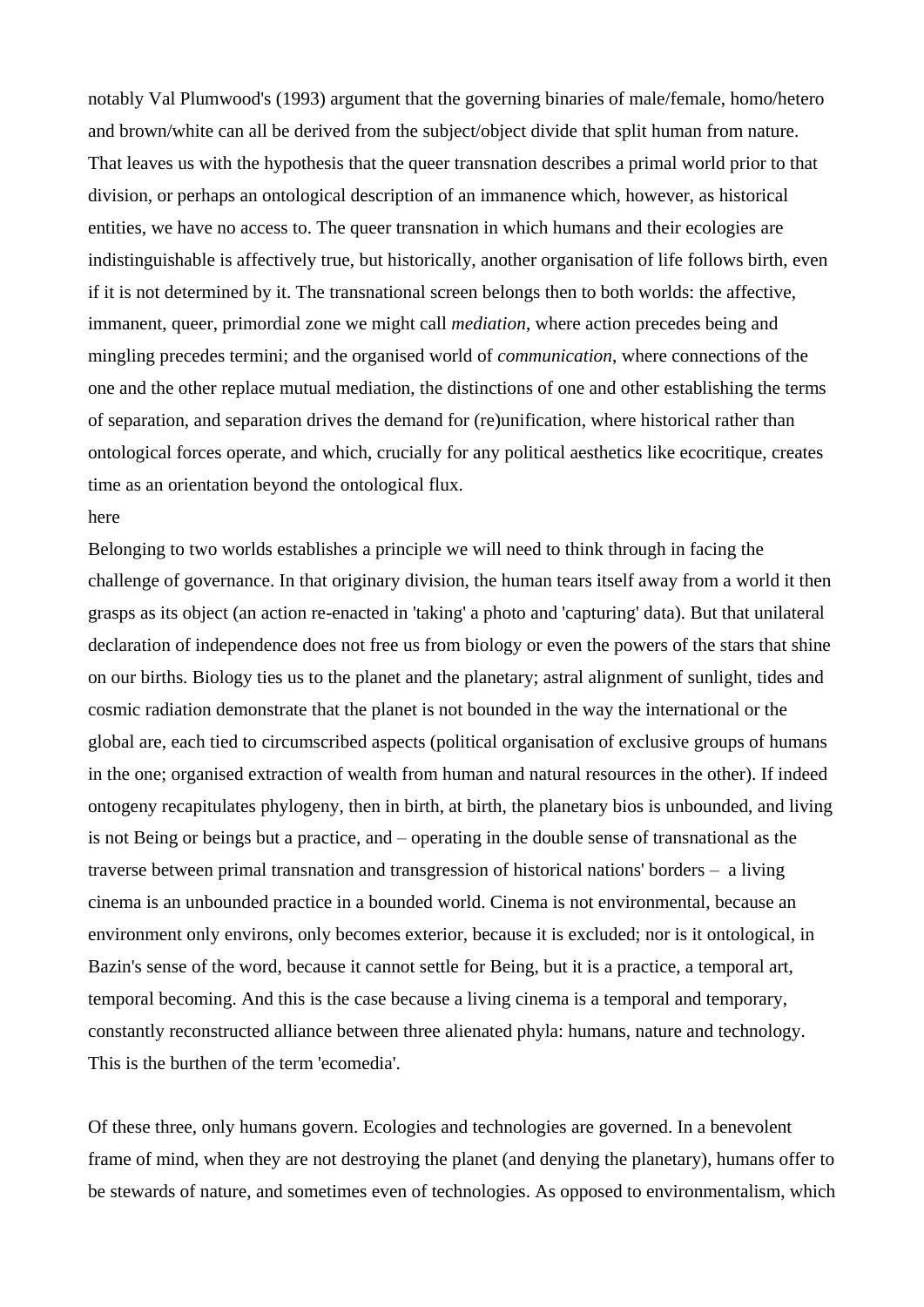presumes the exclusion of the environing periphery from the environed centre, the distinguishing feature of ecocritique is that it no longer accepts the role of steward, precisely for the reasons outlined in the passages on governance and standardisation in the first section of this essay. Stewards say they are taking responsibility, but in assuming leadership, they are asserting power, and in the case of technologies, taking control. The aspiration of environmental stewardship is to achieve a similar level of control over an excluded and alienated externality, externalised in order to be controlled, at the same level of control as the governor of a cybernetic system.

As Mouffe (2005) and Rancière (1999) both note, politics occurs precisely at the point where the excluded demand a part in their own government. In the case of ecomedia, the exclusions come on two sides: the exclusion of machines from their own regulation, and of environments. In both cases, active agents are treated as assets. Standardisation is a mode of control whose origins lie in the structure of our oldest communication, language, where the word 'tree' foregathers hundreds of species and millions of unique exemplars, under a single word. Like Joyce's infant Stephen Dedalus deciding that, though God had different names in different languages, 'God's real name was God' (Joyce 1916: 60), natural languages became standards also in the sense of banners of nation, faith, culture and ethnicity, distinguishing their peculiar truths from the fallen tongues of their neighbours and all languages, natural and artificial, from the languageless world of absolute singularities. It is a mark of contemporary culture that, through its immense storage and analytical capacities, this shovelling of unique instances into linguistic or taxonomic categories is giving way to an insistence on the unique targetting of advertising on locatable individuals, and within those individuals to target specific behaviours, so realising the post-structuralist dream of a dissolved subjectivity beyond bourgeois individualism and the stricken ego. A new condition emerges, in which, while representative democracy now recognises every citizen and claims to represent her or him, each citizen is herself or himself a mere representation of a 'blooming, buzzing confusion' (James 1890) of behaviours. The diminishing coherence (bounded unity) of these clusters of actions, tendencies and emotional orientations demands representation; as it demands that we look after ourselves. It is a sign that human beings are themselves becoming environmental that we are each required to act as stewards of our bodies, careers and financial affairs. What humans are the environments of, what text we provide context for, is equally clear. The entity that stores and analyses, that in that sense 'knows' in quantities and levels of detail far beyond even the collaborative knowing of the institution of Science, is inhuman, though served by and in its way serving some few humans. We believed future cyborgs would look like Arnold Schwarzenegger: the actually existing corporate cyborg looks like Google, a vast agglomeration of computers and networks with a few human implants, fired by a single teleology: profit.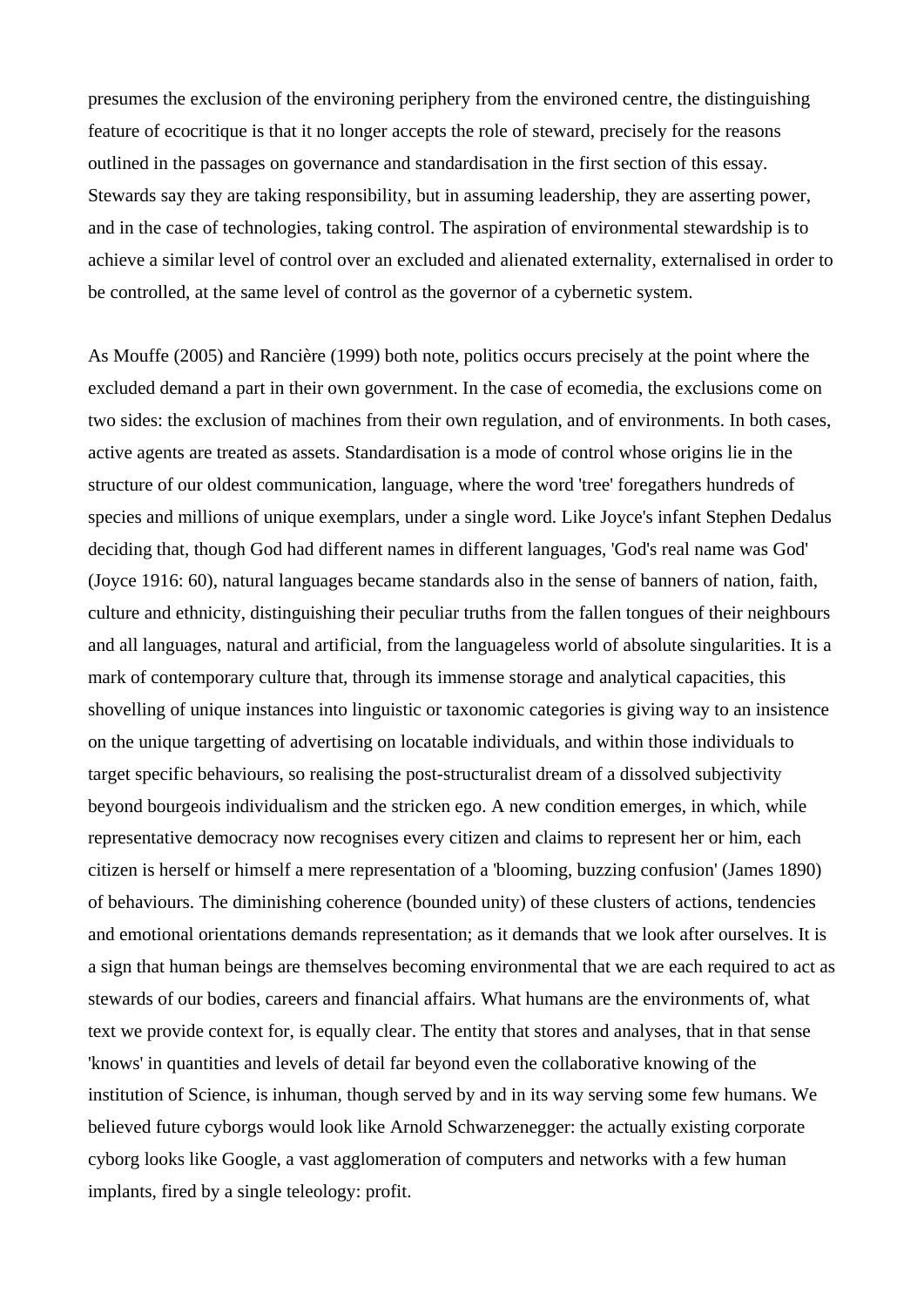Individually, and even collectively, humans are no longer masters of a universe they hold at arms length. It is not that the universe has entered them, but that they have been ejected from their throne, to become raw material for data mining corporations. Just as factory discipline ensured the real subsumption of work under capital, so the contemporary operation of digital technologies ensures the real subsumption of consumption. It is important to understand the new exile of humans from their erstwhile place of exile in order to understand, as a priority, the new possibility for alliance beyond the limits of human-dominated government. From the perspective of the corporate cyborg, humans are indistinguishable from ore-bearing rocks or a fertile stretch of farmland. Data is data: it is stored and traded in exactly the same way whether it represents a tin of beans or a hit song from Beyoncé. Though we still experience the residue of an older exile, we also feel the emerging refuge we must now inhabit, and the friction between them is one of the factors in the global epidemic of mental anguish. The more we experience films on video platforms and in streaming media, the more film enters the affective minefield of the data economy.

We too are governed, and with varying but diminishing degrees of participation in our own governance. This makes us more and more like the previously excluded, externalised and environmentalised domains. The alliance is possible but fragile. The Anthropocene hypothesis points to the revenge of climate on those who wrecked it. The inundation of Mozambique in March of 2019 tells us that it is, as so often, the poor who pay the highest price (whenever a handful of the wealthy perish, as on the *Titanic*, their demise is fabled in song and story: not so the catastrophic mortality of the poor). But even those who serve the requirements of the corporate cyborg most faithfully, consume the most, and get to build their mansions on the highest ground, find their world shrinking as they elect security over risk, while those who consume least are the most consumed, and have the fewest imperatives to become stewards of anything bar their own survival. The concept of stewardship breaks down not because it is politically and ethically bankrupt but because the conditions that made it a viable political option no longer exist.

It is unnecessary to lecture film and screen scholars on the limits of representation. Photography and its descendants excel because their products are not categorial terms like 'tree' but proper nouns (or, if such a thing existed, proper gerunds): these six hundred year old yews with their uniquely tangled branches captured from this specific place, angle and distance in this unrepeatable light (Moon 2014). Whatever the photographer's intention, the photograph itself may, under certain circumstances, only state the bare fact of existence. Yet a fact is not what is the case but a statement about it; and a photograph of a unique tree at a unique moment is still a photograph (or video or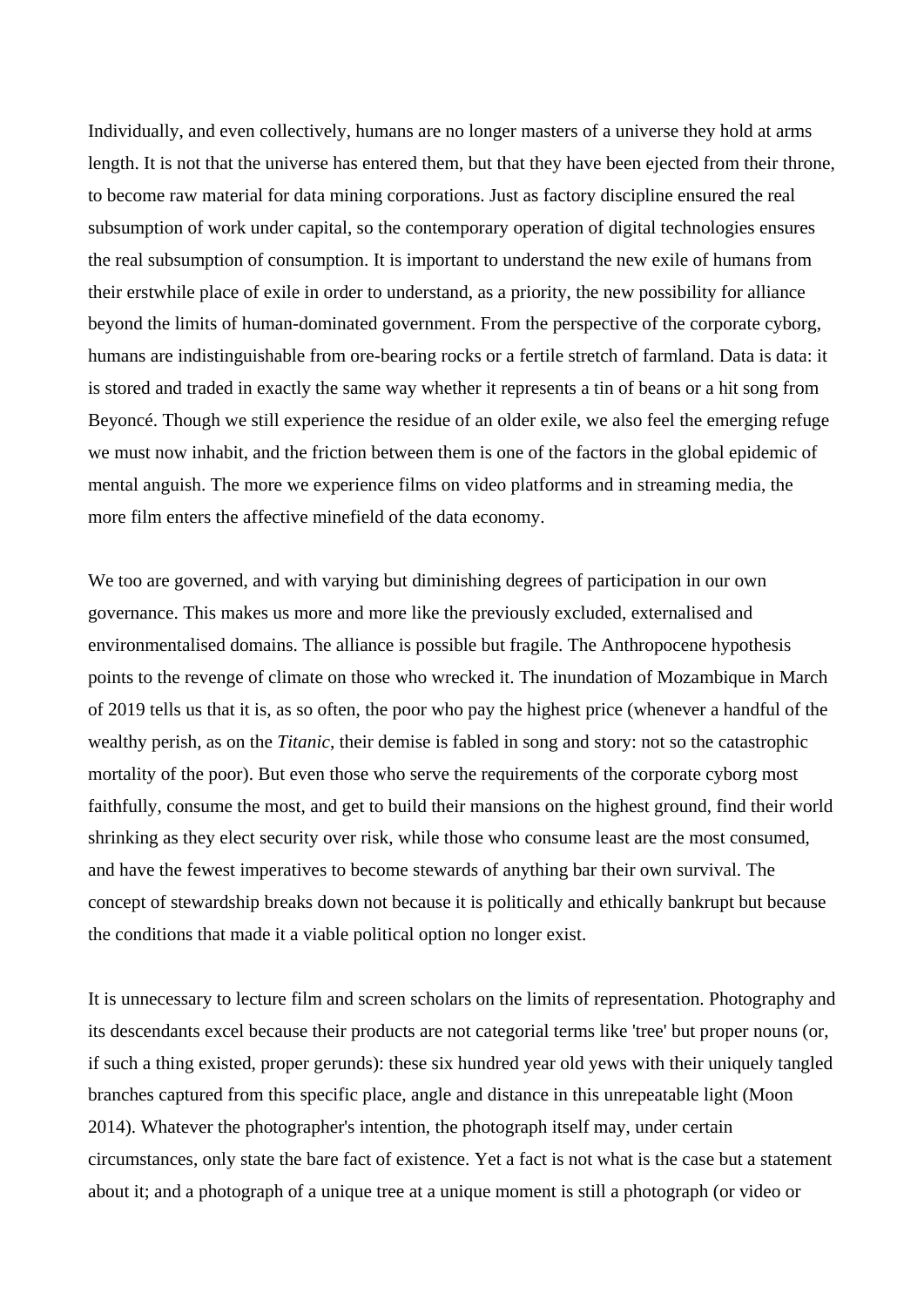film sequence or audio recording), of a different form (flat, rectangular) and duration than the organism it pictures. Representation is not always less but it is always other than what it represents. When it is less, it is so in quite staggering degree: one MP in the UK Parliament on average 'represents' just shy of 100,000 people. If, like me, you find it hard to speak on behalf of even my closest family, friends or colleagues, the task of speaking for a hundred thousand strangers is surely impossible, even immoral, and yet it is the central organ of rule for, to be kind, a majority of the English-speaking readers of this article, and those for whom this is not the case often wish it were. Representation operates, politically and aesthetically, on the rationale that it is the least worst system, good enough or nearly, whether we speak of election by majority (leaving minorities in the cold) or compression-decompression algorithms like MPEG (creating hierarchies of high and low resolution and colour depth across frames and their succession). Representation is then not an allor-nothing principle but a sliding scale or spectrum, where some are represented in far finer grain than others. And some never make it into the frame at all. The Universal Declaration of Human Rights is a statement not about all humans, but about the obligations of states to their citizens. A separate Declaration covers the rights of refugees, which is why governments decline whenever possible to call anyone a refugee. Migrants have no claims to rights if they are neither refugees nor citizens (Arendt 1978). Yet they must be governed. Following Rancière's (1999) line of argument, the governed who have no part in government constitute the front line where politics begins, and where existing administration of public affairs meets its most profoundly transformative challenge, in this case the very institution of the nation state challenged by non-citizens who demand a role in their own governing.

Exile from the ego is not the same as migration. It happens deep within the action of rights (consumer rights, property rights, rights to free speech) that are already embedded in processes of governance, even if differentially. The lessening of clarity in representation at the further, larger end of the spectrum (the least powerful, a majority, are the least represented) bleeds into that complete exclusion from representation that the migrant undergoes, but may trigger boundary wars (antimigrant anger) as easily as solidarity, alas. The distinction between even partial representation and its absence remains obdurate. The case is similar at the boundaries between phyla. Where once the factory was an environment that certain humans had to inhabit, today the human population is an environment that machines inhabit; but machines have not been designed or trained to demand representation, but to represent, to be media of representation and thus of power and control. The exclusion of (some) humans from technology and technology from humans (except those who design and train them) appears definitive. Equally operative is the exclusion of environments from rule: we rule them, sometimes with a good will and ethical precepts, but we, humans, rule. Perhaps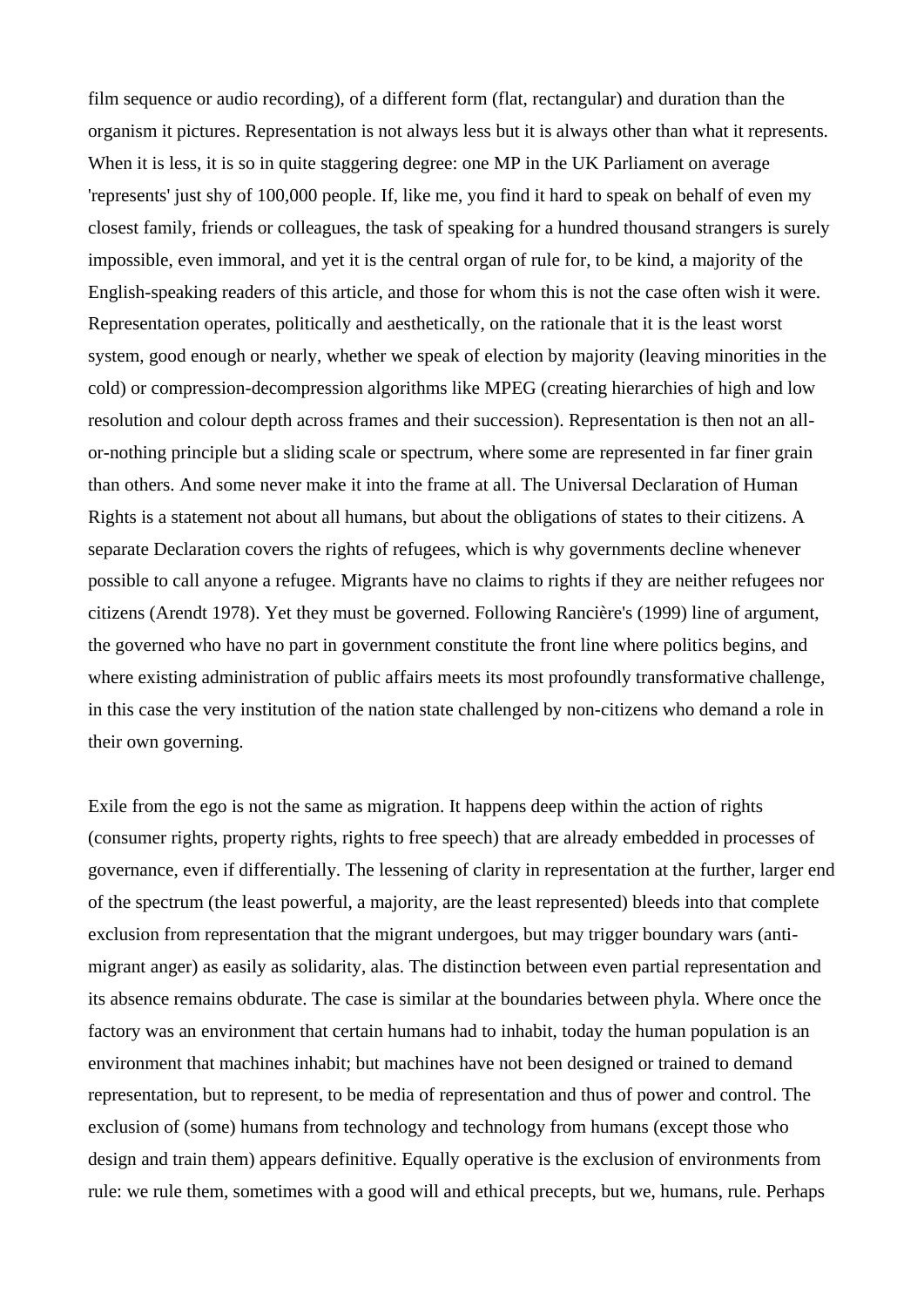we should demand more from those who claim to represent than from those they fail to speak for, but we rule over rivers, oceans, forests, and they have no part in our polity. It is of course absurd to think of trees voting, or coppices holding forth at council meetings. Absurd because, like the migrant vote, it cannot be thought within the existing administrative paradigm. And yet nature (to use that demeaning and abstract shorthand) not only speaks but howls, and our representatives affect not to hear it. There are, as they say, no votes in it. As if voting changed anything. It is in this context that we look to political aesthetics, especially the aesthetic politics of audiovisual media, to mediate the alienation of humans and their ecologies

Mouffe's fear is that where consensus rules, as it appeared to in the years leading up to the Global Financial Crisis of 2007-8, excluded voices move from assertion to violence. This is what we witness in the exclusion of 'nature' from politics: extreme weather events brought into being by the pressure built up under decades of deliberate ignorance. There is too the question of that other phylum excluded from politics but governed by it. Marx called machinery 'dead labour', the ossified form of the skills and knowledge proper to generations of working people. When I talked about this with Maori filmmaker Barry Barclay he observed that technology is where pakeha (Europeans) keep their ancestors. Anonymous and enslaved, constrained to an external teleology (as both Kant and Hegel describe the determining factor distinguishing machines from living creatures that contain in themselves their own purposes – respectively Kant 1952: §65 [§4],19-24 and Hegel 1969: 711-14 [§1543]), ancestral metalworking and logics persist in the black boxes under our fingertips. We regulate them, but we never ask them what they want. Fearing technology under these conditions is a wise precaution. The ancestors may be angry, or they may be mad. Nonetheless, they are our ancestors and we owe them, big time.

Nelson Guda's *Threshold* climate data sonification project consists, in part, of works like *34 Years of Global Temperature Change in 14 Seconds • For Orchestra and Piano*, where 'the piano notes are the annual temperature data from 1850 – 2015, the orchestra plays chords made of the minimum, mean and maximum temperatures for eight year intervals over that time period'. (https://nelsonguda.com/project/threshold/). Presuming that the data is sourced from a concatenation of physical events akin to the unique incidence of photographs (a thermometer in such and such a position in such and such a location) and that the piano and orchestra imply human musicians and a human transcribing the data into scores, the whole replayed via, in my case, embedded network files to play back in a room full of air, the phenomenon involves the three phyla in a single event (unique in itself because of the acoustic conditions of playback) then we have a system in operation of cooperation between ancestors, living humans and nature. Operation belongs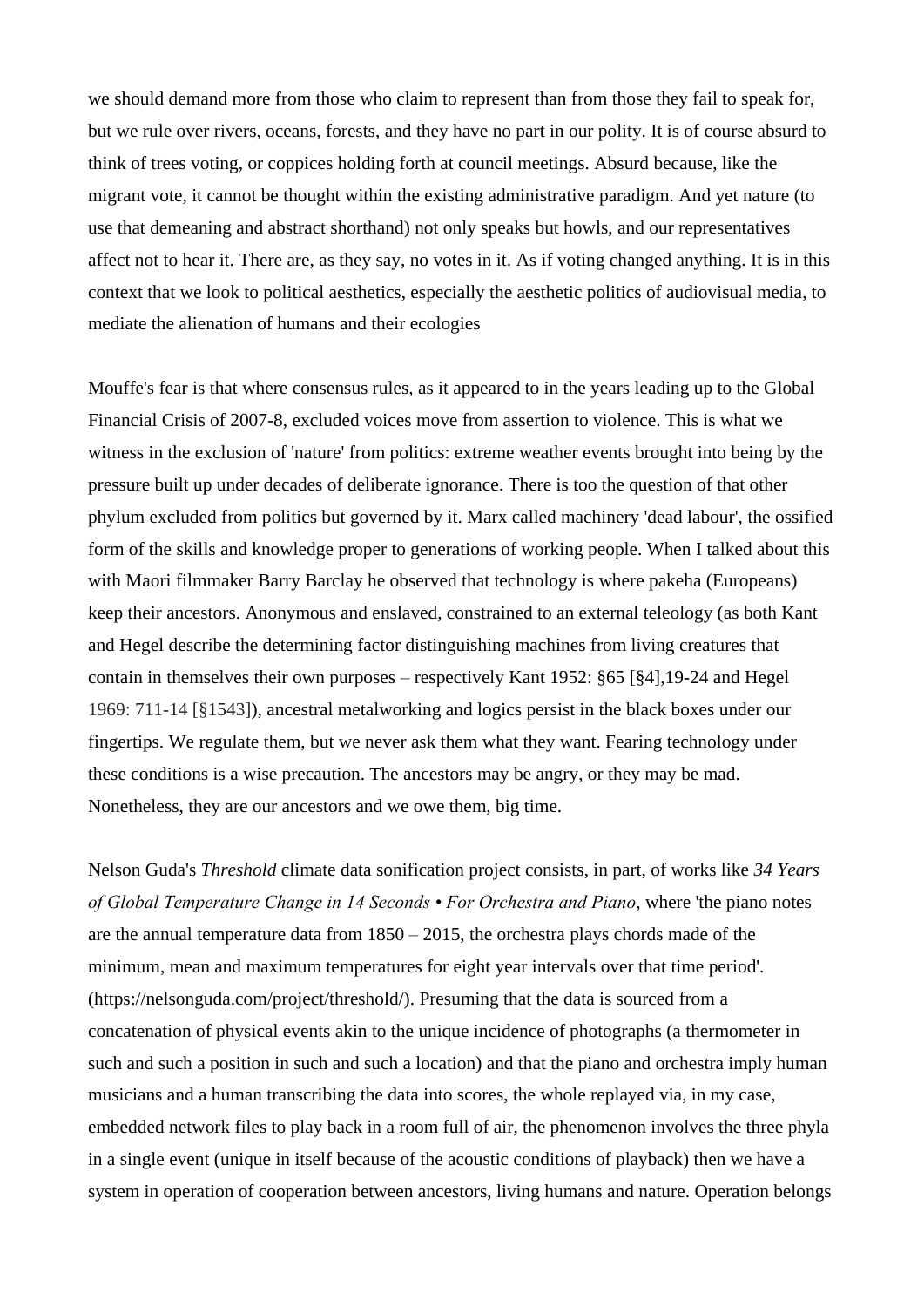to the present, but co-operation also encompasses recording – of data and sounds – and action in the present that points towards how we might embrace ancestral voices, not speaking for them but creating conditions that allow them to sound in *this* moment, the only moment in which speech and action is possible. Even if Hegel and Kant were right to insist that machines are deprived of teleology, what has been most profoundly reft from technologies is an eschatology: not a plan for an ultimate goal but hope for a different future. Transnational ecomedia are recognisable where natural, technical and social phyla co-create.

## *Concepts of community*

The purpose, thus, of a border-crossing transnational screen culture is to develop an aesthetic ecopolitics, and its method is to create a commons where the phyla co-operate. Aristotle's distinction serves well: ethics considers how I am to live well; politics asks how we are to live well. The fundamental political question is: who is this we? In Adorno's political ethics, a polity that allows even one person to suffer 'for the greater good' has betrayed its principle (Adorno 2000: 138ff.). The 'we' must be inclusive. Inclusion extends to migrants, prisoners, indigenous peoples, human victims of ecocide, the immiserated and oppressed and other humans excluded from happiness by majoritarian (representative) and thus consequentialist or utilitarian government. The un- or under-represented cannot be left behind. Ecopolitics extends this principle to the non-human victims of ecocide (there can be no happy state with an unhappy environment) and the non-human oppressed (there can be no utopias where our ancestors remain in chains). By the same principles, humans have no right to design utopia, just as the wealthy cannot design utopia for the poor. A designed future is always an extension of the present state of affairs, an attempt to extend control over future time. This is how debt operates, by spending tomorrow's money today, and how waste operates, by dumping excess product not only into remote sites but into the future. The task of ecocritical aesthetics is then not to produce utopias but to create a commons where the struggle over how *all of 'us'*, human and non-human, can be happy can take place

Language was not only a reaction to exile from primal mediation aimed at taking control over nature as object; it was also a symptom of that exile's instigation of the binary divisions between humans that Plumwood (1993) pinpointed. The alienation between humans, created in the exile into communication, demanded community to salve its hurt: language was the first response, a symptom of divorce from the world and an attempt to find an alternative belonging. The arts of picturing, from Lascaux to data visualisation, are not only instruments for controlling the chaos of the world but attempts to become one with it, and to build community around that identification, even if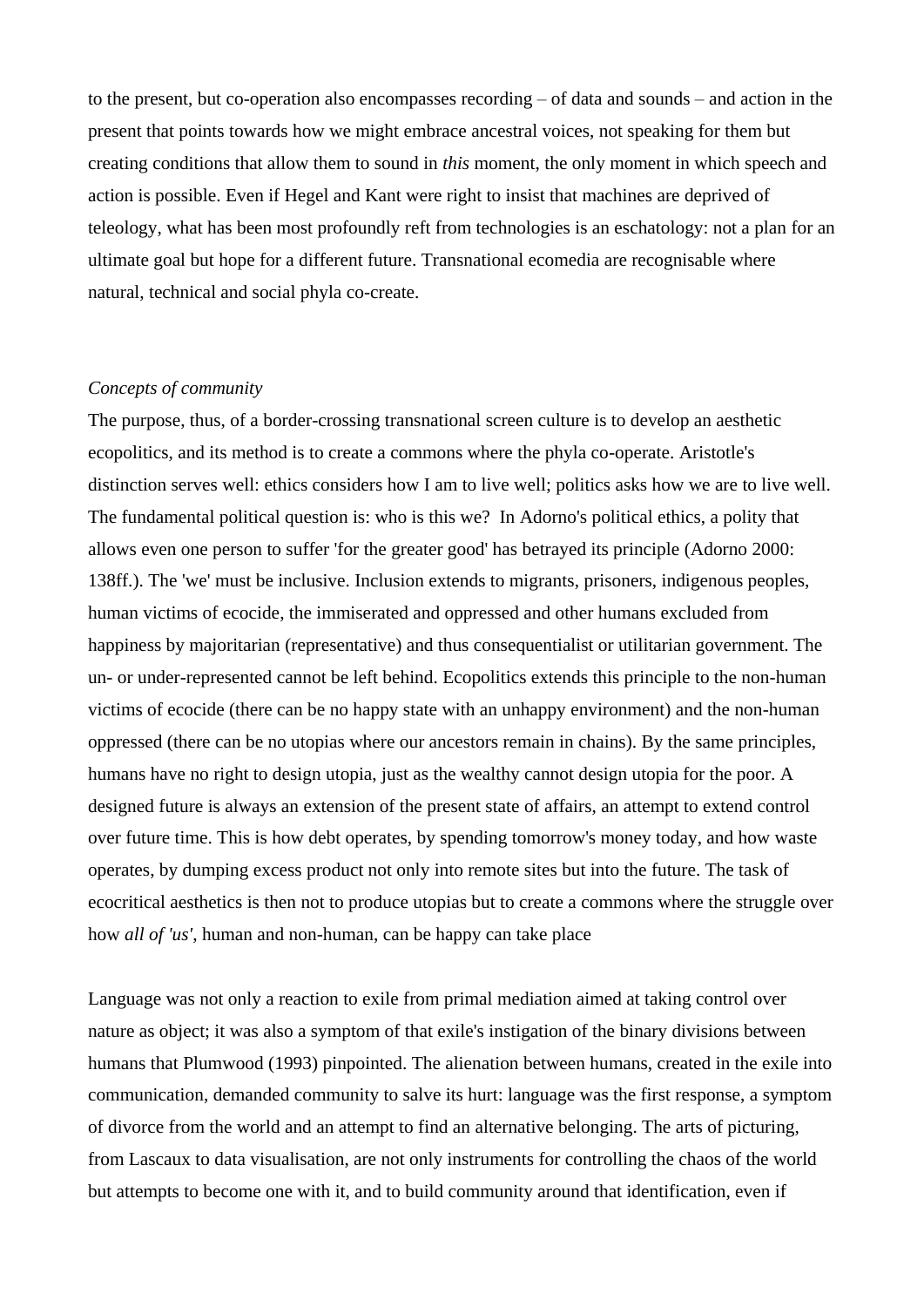identification itself is symptomatic of a foundational lack of identity.

It is divorce that makes community and communication necessary if we are to reproduce, that is to ascend from our instigating alienation towards friendship, *amitié*. Beyond friendship, there lie the highlands of politics, the zone of how 'we' are (rather than 'I' am) to live the good life. Unless we had been divided we would feel no need to relate. This relationship, beyond the interpersonal domain of friendship, is community. The task of media, in the very broadest sense, is to recapture the tools for building a post-human commons from the history of language and picturing. In this, transnational screens have a central role because they are so material, because they matter, and their mattering can become central, as it does for example in Jennifer West's *One Mile Film* (Hall 2013), Kidlat Tahimik's works (Tahimik 1989) or Bill Morrison's *Decasia* (Herzogenrath 2015), in each of which the apparatus and the ecology are invited in to participate in production. Much of the use of artificial intelligence in film and game design replicates the history of ancestors in chains: tools to make profit by reducing animation costs, or to use data harvested from shows like *Bandersnatch (author date)* to drive script development for future productions: at some point, and already in varying degrees, the active participation of computers as free creative agents in filmmaking may emerge from the labs and experimental scenes to produce popular works where the future is neither planned nor catastrophic but an open commons where our various aspirations can contest, and where a 'we' that is no longer exclusive might emerge. Community is the goal, but since we cannot have the remotest idea what that community might be like, it is not even a goal. Much of our existing media points in this direction, or cycles around the void where it should be, perhaps because our models of communication prioritise message over channel, signal over noise, and so disparage the mediation that mutates and evolves messages, receivers and senders. A commons also pulls down these ascendancies. Perhaps the place to start will be the work of distribution and display that once involved such care and craft and now lies all but erased under the success of cyborg governance.

### **REFERENCES**

Adorno, Theodor W (2000). *Problems of Moral Philosophy*. Translated by Edmund Jephcott. Cambridge: Polity.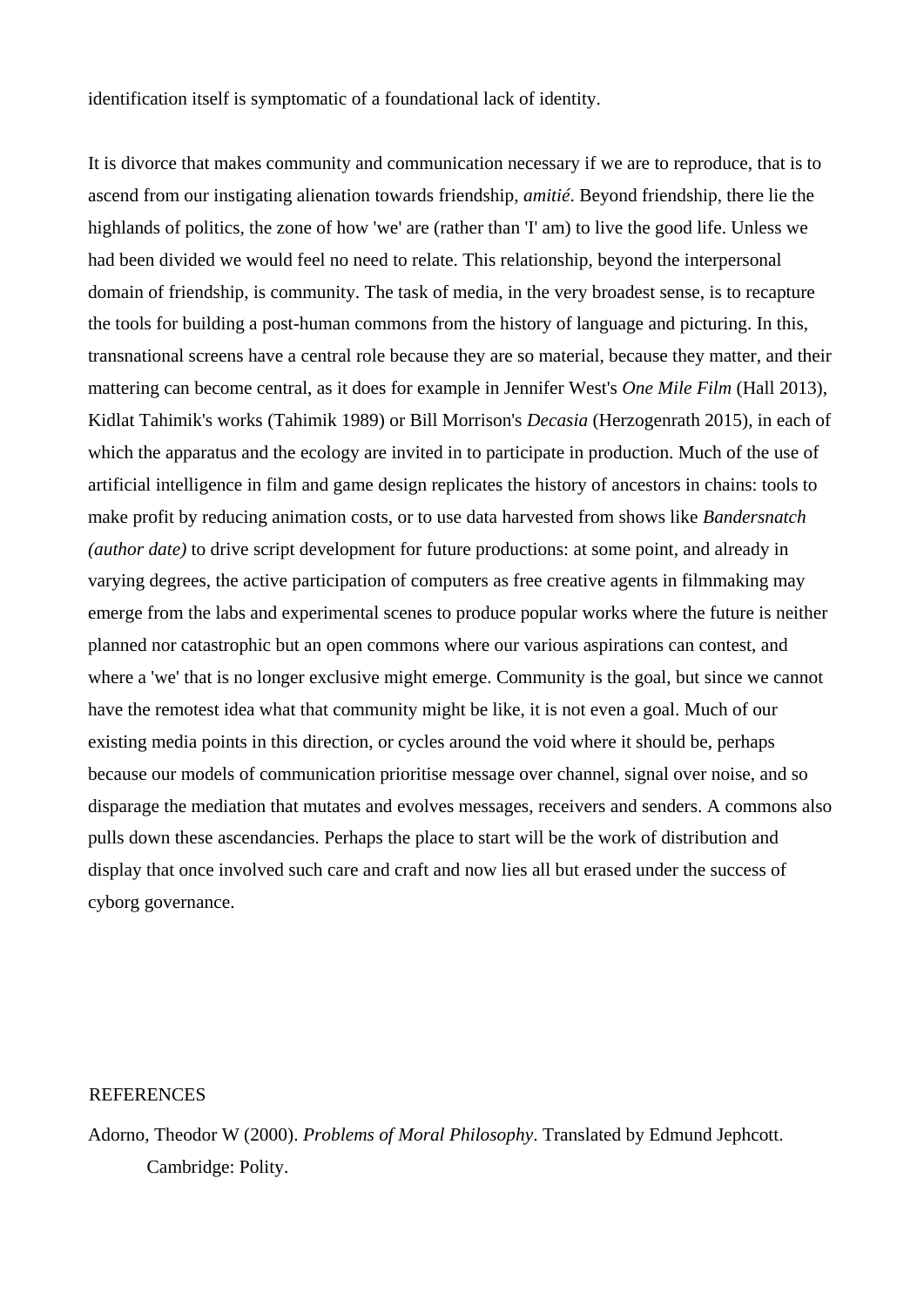- Arendt, Hannah (1978). *"We Refugees": The Jew as Pariah: Jewish Identity and Politics in the Modern Age.* Edited by Ron H. Feldman. New York: Grove Press.
- Brereton, Pat (2005), *Hollywood Utopia: Ecology in Contemporary Hollywood Cinema*, Intellect, London.
- Brereton, Pat (2016). *Environmental Ethics and Film*. London: Earthscape/Routledge.
- Cubitt, Sean (2006). *Ecomedia*. Amsterdam: Rodopi.
- Cubitt, Sean (2017). *Finite Media: Environmental Implications of Digital Technology*. Durham NC: Duke University Press.
- DeNardis, Laura (2012). Hidden Layers of Internet Control: An infrastructure-based theory of Internet governance. *Information, Communication & Society*15(5). 720-738.
- Fay, Jennifer (2018). *Inhospitable World: Cinema in the Time of the Anthropocene*. Oxford: Oxford University Press.
- Fossati, Giovanna (2009). *From Grain to Pixel: The Archival Life of Film*. Amsterdam: Amsterdam University Press.
- Gustafsson, Tommy and Pietari Kääpä (eds) (2013). *Transnational Ecocinema: Film Culture in an Era of Environmental Transformation*. Bristol: Intellect.
- Hall, Emily (2013). Gone with a Trace: Emily Hall on Jennifer West's *One Mile Film*. *Artforum*, February. 107.
- Hegel, G.W.F. (1969). *The Science of Logic*. Translated by A.V. Miller. New York: Humanities Press.
- Herzogenrath, Bernd (2015). Matter that Images: Bill Morrison's Decasia. *Media Matter: The Materiality of Media, Matter as Medium*. Edited by Bernd Herzogenrath. London: Bloomsbury. 111-137.
- Holm, Nick and Sy Taffel (eds) (2016). *Ecological Entanglements in the Anthropocene: Working with Nature*. Lanham MD: Lexington Books.
- Huhtamo, Erkki (2004). 'Elements of Screenology: Toward an Archaeology of the Screen'. *ICONICS: International Studies of the Modern Image*, 7. 31-82. Tokyo: The Japan Society of Image Arts and Sciences.
- Ingram, David A. (2000). *Green Screen: Environmentalism and Hollywood Cinema*. Exeter: University of Exeter Press.
- James, William (1890). *The Principles of Psychology*. Chapter XII, *Discrimination and Comparison*. Toronto: York University. https://psychclassics.yorku.ca/James/Principles/prin13.htm
- Joyce, James (1916 [1963]). *Portrait of the Artist as a Young Man. The Essential James Joyce.* Edited by Harry Levin. Harmondsworth: Penguin. 52-252.